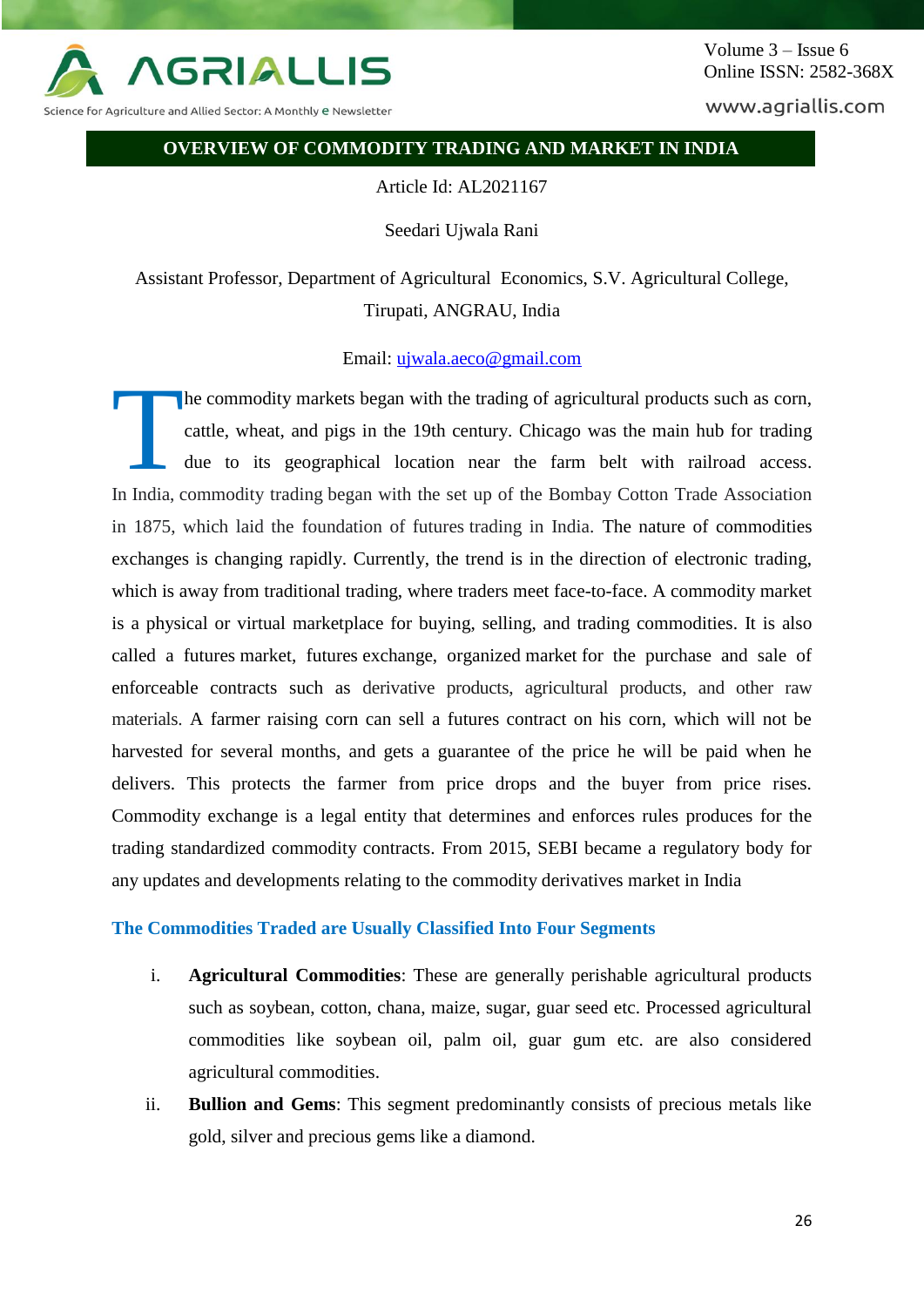

www.agriallis.com

Science for Agriculture and Allied Sector: A Monthly e Newsletter

- iii. **Energy commodities**:. These commodities are traded in both the unprocessed form in which they are extracted or in various refined forms or by-products of refining.. Crude oil, natural gas etc. are examples of energy commodities.
- iv. **Metal commodities**: This segment includes various non-precious metals that are mined or processed from the mined metals such as copper, brass, iron, steel, etc.

### **Different Types of Commodity Exchange**

Trading in the commodity exchanges is very transparent. The price discovery is done without any manipulation, and orders are executed only when there is a match between a buyer's and seller's order. The margins in commodity markets are low; therefore, traders use this market to hedge their position and for higher leverage. In India, there are 6 National level exchanges and 21 regional exchanges that allowed for derivate trading.

**a) Multi-commodity Exchange (MCX):** It is located in Mumbai and was established in the year 2003. It is India's largest commodity derivative exchange where the clearance and settlement of the exchange happens. MCX offers options trading in gold and futures trading in non-ferrous metals, energy, and a number of agricultural commodities. In 2016, MCX was seventh among global commodities in terms of having more future contract trades.

**Metals:** Aluminium, Brass, Copper, Zinc, Lead, Nickel.

**Bullion:** Gold, Silver

**Agricultural Commodities:** Rubber, Black Pepper, Mentha Oil, Crude Palm Oil, Palmolien, Cardamom, Cotton, Castor Seed.

**Energy:** Natural Gas, Crude Oil

b) **National commodity and Derivative Exchange (NCDEX)**: It is located in Mumbai and came in the year 2003. It is a leading agricultural commodity exchange in India. NCDEX is extremely trusted for the trading of agri-based foods like crude oil and oilseeds, cereals etc. It is managed by ICICI Bank , LIC, NABARD, NSE, Canara Bank, Punjab National bank

**Fibres:** Cotton, Guar Gum, Guar Seed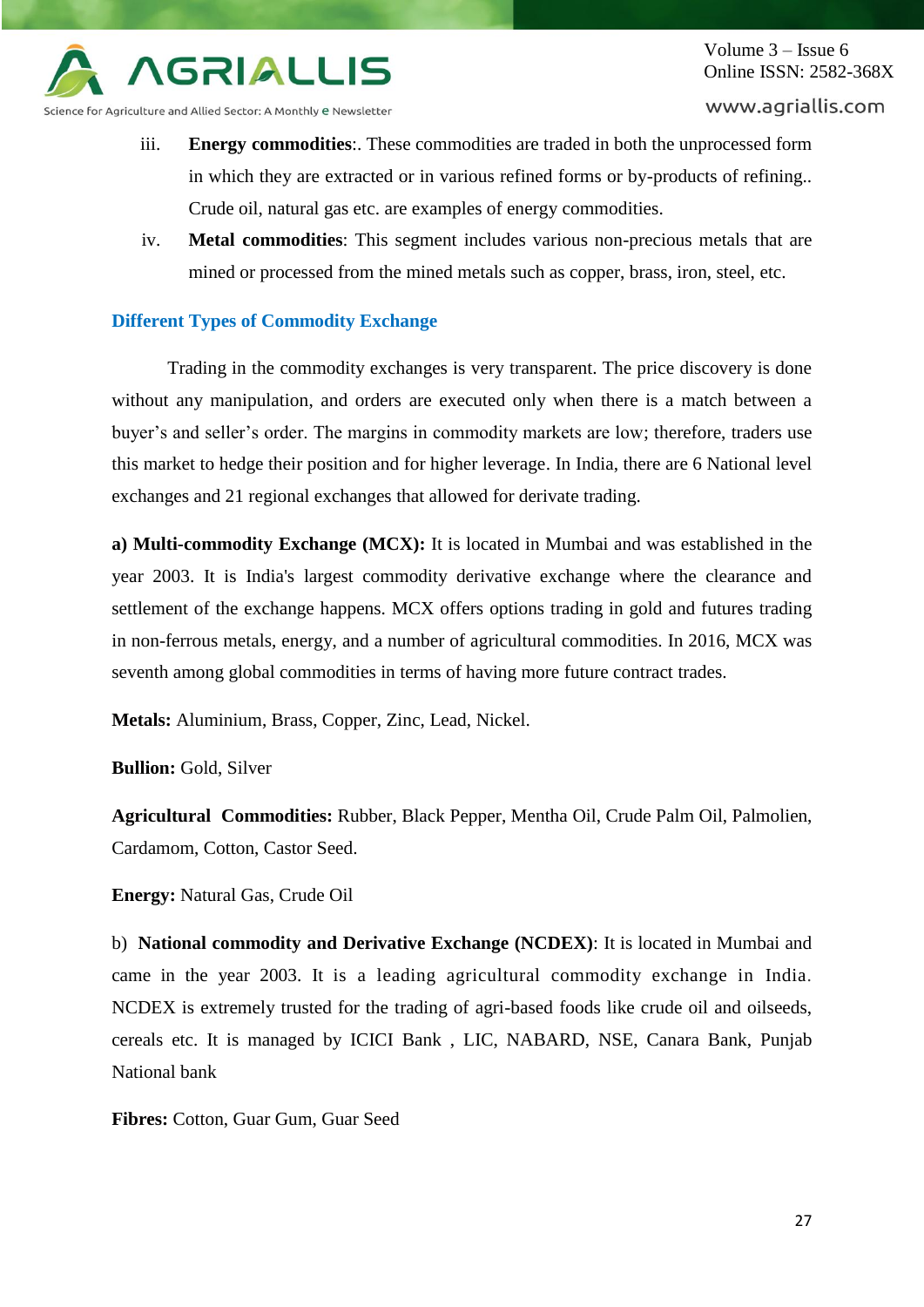

Volume 3 – Issue 6 Online ISSN: 2582-368X

www.agriallis.com

**Oil and Oilseeds:** Crude Palm Oil, Cotton Seed Oil Cake, Castor Seed, Mustard Seed, Refined Soy oil, Soybean

**Cereals and pulses:** Wheat, Barley, Paddy, Chana, Maize Rabi, Maize

**Spices:** Jeera, Turmeric, Coriander, Pepper

**c) National Multi-commodity Exchange (NMCE) and Indian Commodity Exchange ( ICEX):** It is located in Ahmedabad and was established in the year 2001. It is the First demutualised online multi commodities Exchange that has been established in the country. It promoting and managing institutions are CWC, NAFED, NIAM. As of July 2016, the NMCE listed [futures](http://www.marketswiki.com/wiki/Futures) contracts on a total of 13 different commodities, ranging from oils and oilseeds to rubber, sacking, raw jute, coffee, Isabgul seed, chana, pepper, and cardamom.

ICEX came in 2008, and its headquarter in Mumbai. It offers diamond contracts and plans to offer crude oil and Brent crude oil contracts but had suspended trading in 2014 as its volumes dipped to a level that made it unviable to continue the business. It got permission to relaunch its operations after it raised its networth again. The NMCE and ICEX agreed to merge in 2017. At the time of the merger, the NMCE's net worth was Rs 76 core, while ICEX's net worth was Rs 100 core. ICEX was given regulatory approval in 2017 to restart its operations. The merged entity has prominent shareholders from both exchanges, including Indiabulls Housing Finance, MMTC, Indian Potash, Punjab National Bank, Krishak Bharti Cooperative (Kribhco), IDFC Bank, Reliance Capital, Bajaj Holdings, CWC, and Gujarat Agro Industries.

**d) ACE Derivatives & Commodity Exchange:** It is formally known as Ahmedabad Commodity Exchange**.** It came in the year 2010. It **is** primarily organising trading futures in certain commodities like **a** gold hedge, gold, silver, crude oil, and base metals. However**,** the commodity exchanges were suspended with effect from 2015.

**e) Universal Commodity Exchange (UCX)**: It came in the year 2012 and is located at Mumbai. It was promoted by IT Professional Ketan Sheth from Commex technology Ltd (40%) and institutions such as IDBI Bank (10%), IFFCO (15%), National Bank for Agriculture and Rural Development (16%), Rural Electrification Corporation (16%) are shareholders. The board of UCX had suspended trading operations with effect from 2014 in view of the drastic decline in trading volume. As per the SEBI regulation, if there is no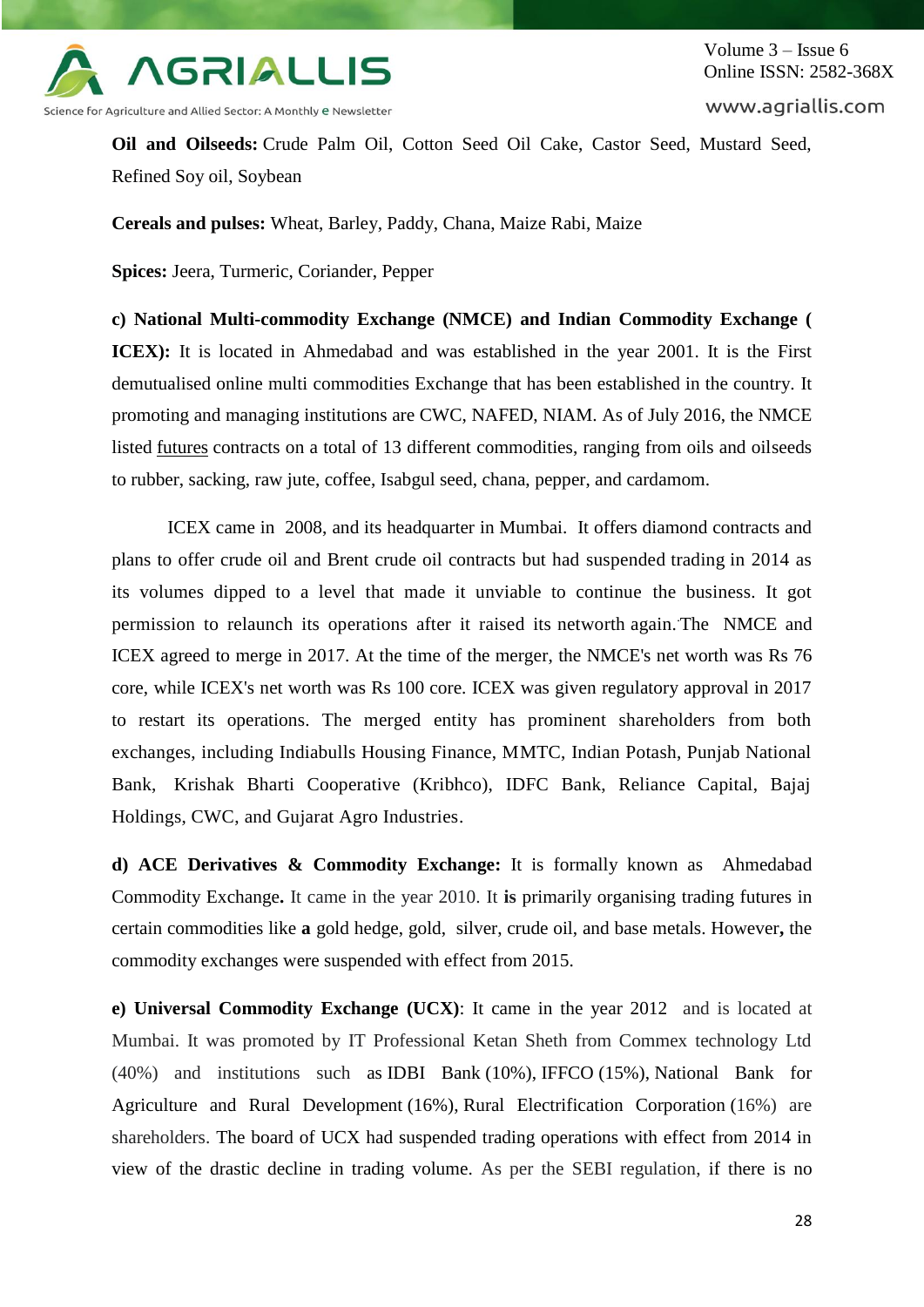

Science for Agriculture and Allied Sector: A Monthly e Newsletter

trading operation on the platform of any commodity derivatives exchanges for more than twelve months, then such exchange is liable to exit.

### **Stock Exchange**

Commodity exchanges provide facilities for the purchase and sale of agricultural goods, minerals as well as manufactured goods. Stock exchange, is, on the other hand, to assist the purchase and sale of securities. India has two major stock exchanges the National Stock Exchange and the Bombay Stock Exchange. NSE was established in 1992 and BSE in the year 1875. With the help of the government, the NSE and BSE successfully offer services such as online trading, clearing as well as settlement in debt and equities comprising domestic and international investors. In 2018 both NSE and BSE launched trading in commodities.

## **Regulatory Body for Commodity Exchanges**

Forward Market Commission (FMC) had been regulating commodities markets since 1953, but the lack of powers has led to wild fluctuations, and alleged irregularities like the NSEL scam has rocked this market in the recent past, and the subsequent regulatory and government interventions in this case eventually led to the government announcing FMC's merger with SEBI. It was proposed by Finance Minister Arun Jaitley in his Budget for 2015- 16. This is the first major case of two regulators being merged. The merger will enable commodity exchanges to expand in segments permitted under a stock exchange and viceversa. Stock exchanges will be able to become universal exchanges wherein equities, debt instruments, and currencies are traded under the same roof as commodity derivatives. Stock exchanges have depositories and clearing corporations which will also cater to the needs of commodity traders.

## **Conclusion**

A commodity exchange provides a convenient place where the member can transact business in a commodity according to certain well-established rules and regulations and ensuring fair play of business transactions, and facilitates real price discovery. By providing hedging facilities, the commodity exchange reduces the effect of fluctuations of price and produces an opportunity to transfer their risk to the professional risk bearer. It also provides